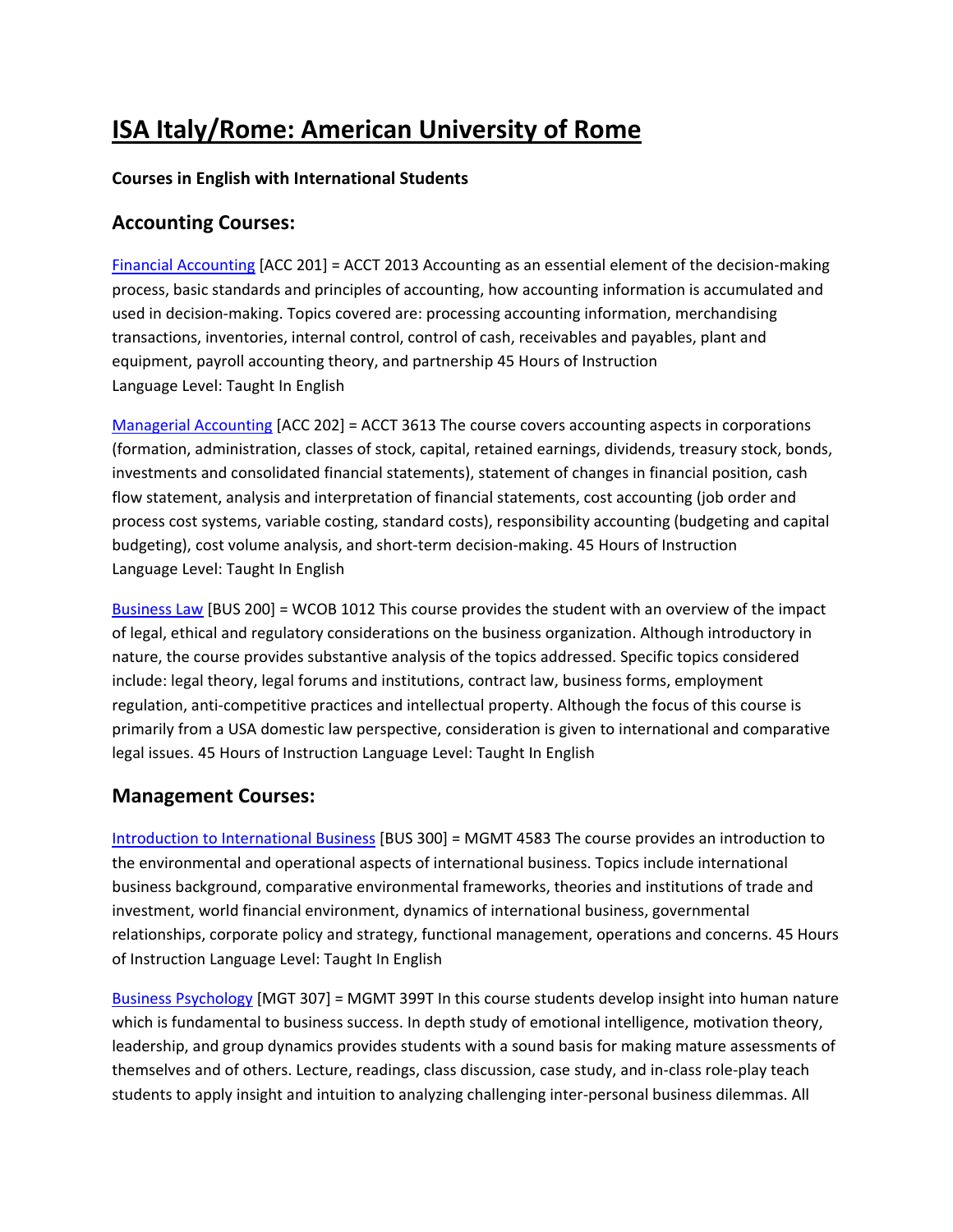discussions emphasize a real world orientation with additional emphasis on effective analytical methods and written and oral communication skills. 45 Hours of Instruction Language Level: Taught In English

Principles of Management [MGT 201] = MGMT 199T A comprehensive overview of management theory and practice, organized according to a traditional functional/process framework. Covers strategic planning and decision‐making, organizing and managing human resources, communicating, motivating and leading, management control and operations management. The course integrates classical and modern concepts with an array of real‐world cases. 45 Hours of Instruction Language Level: Taught In English

## **Economics Courses:**

Special Topics: Economy and Political Environment of the Veneto Region [BUS 381] = MGMT 399T? (1 hour credit) This three‐day field‐based course provides students with the opportunity to explore a key region of Italian industry, agriculture, manufacturing, innovation, product development and infrastructure. Through related lectures and site visits to local businesses and government offi ces students study the region's economic evolution over the centuries, the driving forces behind the area's current economic development, the socioeconomic reality of the area and its relationship with Italian political and economic policy. In recent years this course has in turn visited Sicily, the Veneto, Lombardia, the Marche and Romagna regions 15 Hours of Instruction Language Level: Taught In English

Globalization [POL/ECO 313] = ECON 399T An interdisciplinary, integrative approach to exploring globalization in its economic, political, cultural, environmental and ethical dimensions. We will identify the parameters of the globalization debate and the relevant questions to ask. We will examine the consequences of globalization with respect to terrorist activities and war, the status of women, and the environment. The cases for and against globalization will be explored through market and other political and economic world views. 45 Hours of Instruction Language Level: Taught In English

Principles of Macroeconomics [ECO 211] = ECON 2013 Macroeconomic principles introduce students to the economist's worldview through such concepts as opportunity cost, marginal decision making, efficiency, and the benefits of trade. It focuses on the national economy by looking at gross domestic product, aggregate supply and aggregate demand, unemployment, economic growth, business cycles, multipliers, and monetary and fiscal policies. It introduces the different policy perspectives of the Keynesian and monetarist Schools. 45 Hours of Instruction Language Level: Taught In English

Principles of Microeconomics [ECO 212] = ECON 2023 Microeconomic principles introduce students to the economist's worldview through such concepts as opportunity cost, marginal decision making, efficiency, and the benefits of trade. It focuses on topics that concern the "micro" elements of the economy: the consumer, the producer, and their interaction in the market. These topics include supply and demand analysis, elasticity, efficiency and market failure, taxation and market regulation, production and costs, pricing and output decisions under a variety of industrial organizations, and factor markets. 45 Hours of Instruction Language Level: Taught In English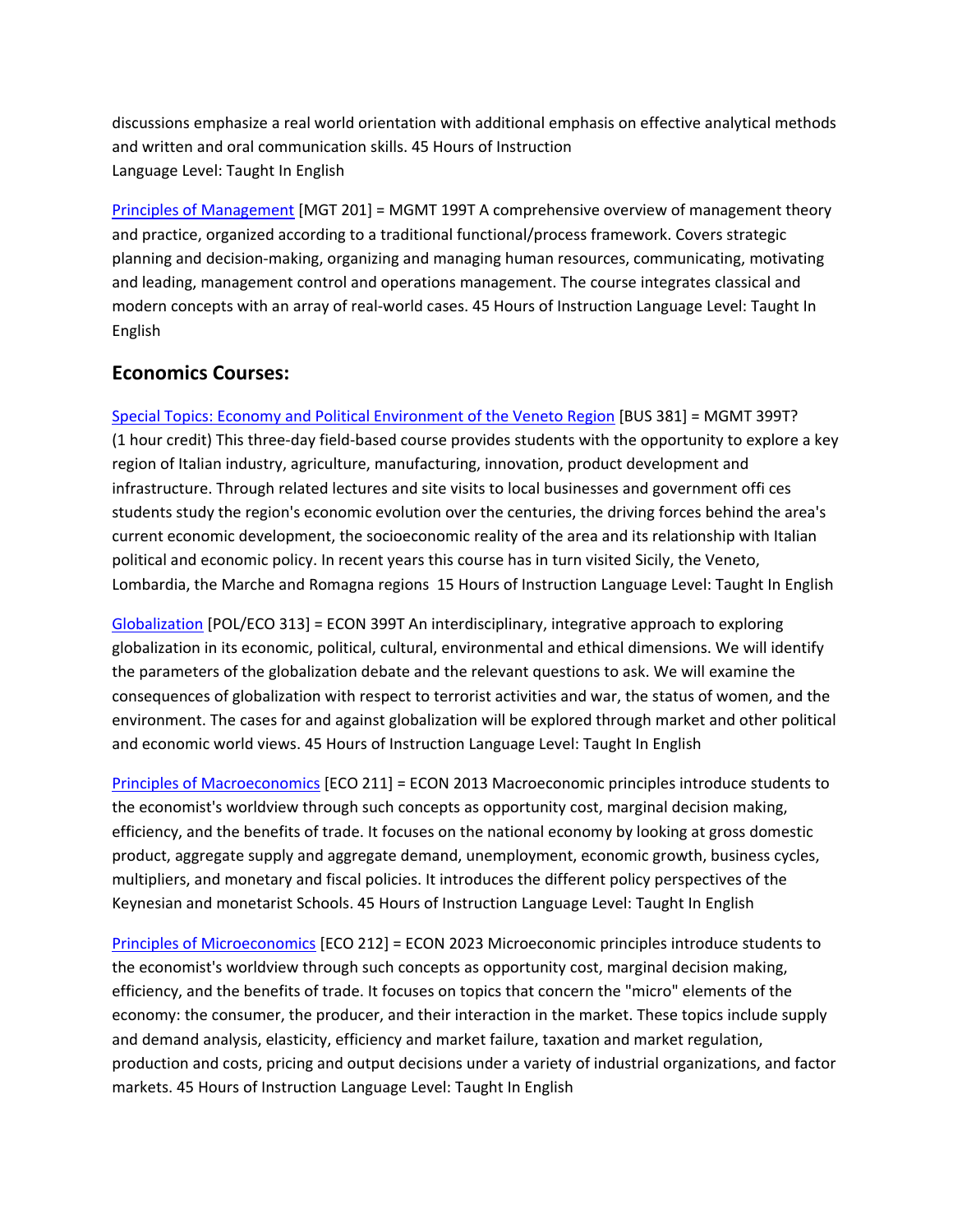## **Finance Courses:**

International Finance [ECO/FNC 306] = FINN 3703 International Finance The course presents a historical survey of the commonly accepted monetary systems developed over the last two centuries, such as the Gold Standard, the Bretton Woods system, the present system of managed flexibility and the European Monetary System. Special attention is devoted to the structure of the international banking system, the prevailing functions and tools of international banks, the nature of overseas operations and the degree of access of the leading financial markets, analysis of the world debt problem, risk and repayment problems in international lending, with special reference to the LDCs and come Central and Eastern European countries. 45 Hours of Instruction Language Level: Taught In English

Investment Banking [FNC 401] = FINN 499T In this course students learn how investment banks and investment bankers operate. Public offerings, M&A, venture capital, sales and trading, merchant banking, debt financing, institutional research, among numerous other aspects of the investment banking field, are studied, analyzed, and discussed. Emphasis is on developing analytical tools and social skills necessary to succeed in the world of Wall Street finance. The role of a successful analyst operating in such settings, and working on such transactions will be emphasized in particular. 45 Hours of Instruction Language Level: Taught In English

Managerial Finance [FNC 300] = FINN 3603 Investments Designed to impart a working knowledge of significant financial topics and an awareness of how managerial finance affects business operations. Topics covered are fundamental concepts, financial analysis, planning and control, working capital management, investment decisions, cost of capital and valuation, and long-term financing decisions. 45 Hours of Instruction Language Level: Taught In English

Portfolio Management [FNC 400] = FINN 3063 Corporate Finance Investment Analysis introduces students to the study of investments in financial securities. It focuses on the analysis of marketable investments, both from a theoretical and a practical perspective. The primary focus is on common stocks and bonds. A significant proportion of the course is dedicated to valuing and measuring the performance of these investments. Students will also explore the environment in which these financial securities are traded, including stock exchanges, financial institutions, and the impact of taxes and inflation. Where applicable, current events in the financial markets will also be discussed. 45 Hours of Instruction Language Level: Taught In English

## **Marketing Courses:**

Principles of Marketing [MKT 200] = MKTG 3433 An overview of the marketing function, its importance to strategic decision making in business, and its practical relation to other functions withing the organization and in the external environment, the course is designed around the very easily accessible concept of "The Marketing Mix." Students explore how marketers analyze and segment markets, select certain segments to "target" and then position their products to respond to the needs of those segments. They investigate the challenges involved in researching, creating, promoting, pricing, and distributing products to target customers. 45 Hours of Instruction Language Level: Taught In English